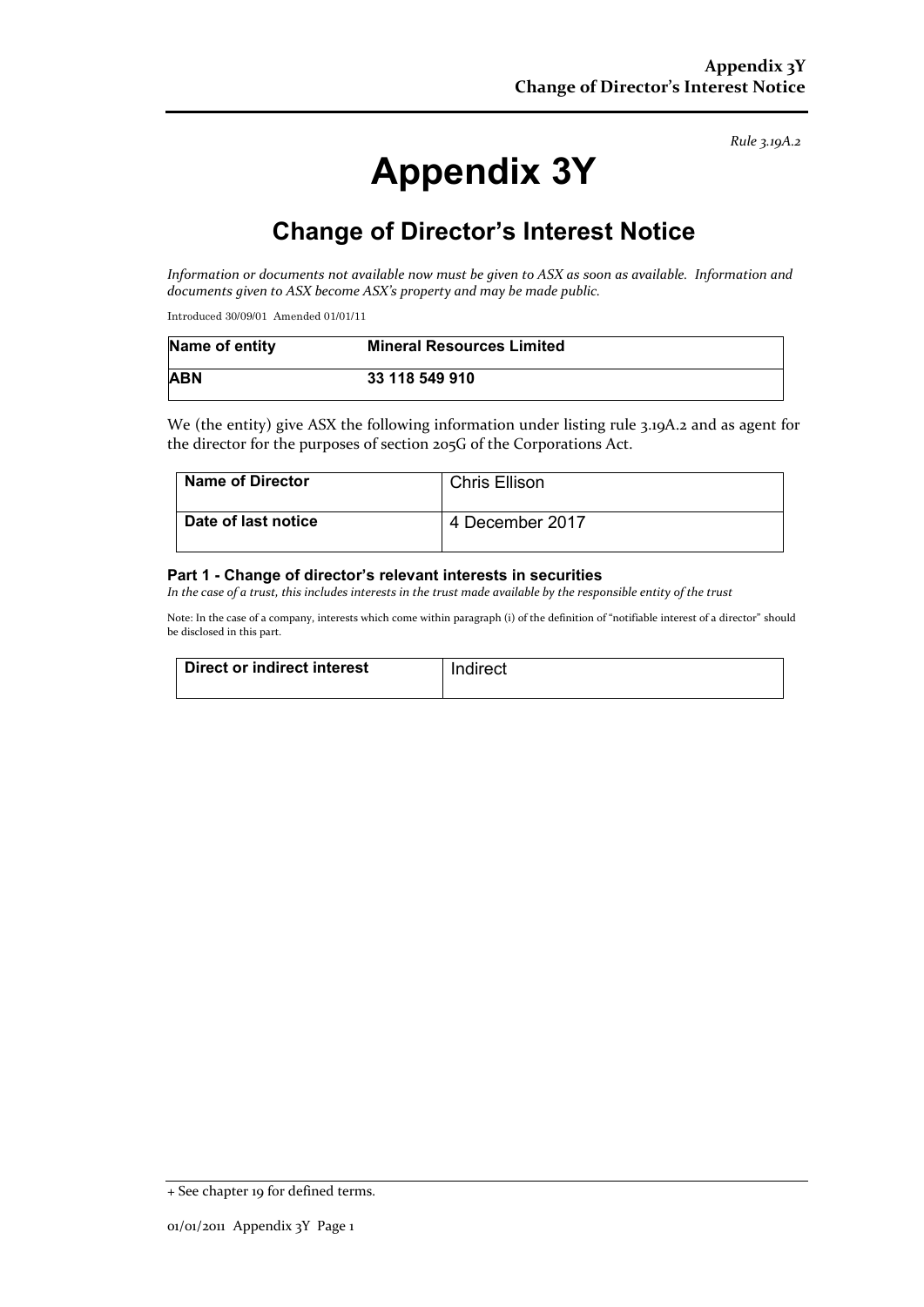| <b>Nature of indirect interest</b>                                                                                   | <b>Fully paid ordinary shares</b><br>1.                                                                                                                                                                                                                                                                                                                                                                                                                                                                                                                                                                                                                                  |
|----------------------------------------------------------------------------------------------------------------------|--------------------------------------------------------------------------------------------------------------------------------------------------------------------------------------------------------------------------------------------------------------------------------------------------------------------------------------------------------------------------------------------------------------------------------------------------------------------------------------------------------------------------------------------------------------------------------------------------------------------------------------------------------------------------|
| (including registered holder)<br>Note: Provide details of the circumstances giving rise<br>to the relevant interest. | Sandini Pty Ltd<br>20,844,675<br>Wabelo Pty Ltd<br>55,750<br>$\bullet$<br><b>Ellison Superannuation Fund</b><br>369,945<br>Total<br>21,270,370                                                                                                                                                                                                                                                                                                                                                                                                                                                                                                                           |
|                                                                                                                      | Share performance rights granted but unvested:<br>2.                                                                                                                                                                                                                                                                                                                                                                                                                                                                                                                                                                                                                     |
|                                                                                                                      | a) FY16 Long Term Incentive Scheme:<br>Share performance rights granted in June 2016 with<br>future vesting over four annual instalments. The<br>balance of 95,592 fully paid Mineral Resources<br>shares vest over the next two years. For further<br>details refer to the Company's 2016 Remuneration<br>Report.<br>MIN share performance rights to vest in future<br>30 June 2018 47,796<br>30 June 2019 47,796<br>95,592                                                                                                                                                                                                                                             |
|                                                                                                                      | b) FY17 Long Term Incentive Scheme:<br>Share performance rights granted in June 2017 with<br>future vesting subject to the Company achieving<br>specific ROIC targets in future years. The granted<br>share performance rights are at risk of forfeiture if<br>performance targets are not met in future years. The<br>balance of 269,860 fully paid Mineral Resources<br>shares vest over the next three years. For further<br>details refer to the Company's 2017 Remuneration<br>Report.<br>MIN share performance rights to vest in future<br>30 June 2018 89,953<br>$\sim$<br>30 June 2019 89,953<br>$\omega_{\rm{max}}$<br>30 June 2020 89,954<br>$\sim$<br>269,860 |
| Date of change                                                                                                       | 8 March 2018.                                                                                                                                                                                                                                                                                                                                                                                                                                                                                                                                                                                                                                                            |
|                                                                                                                      | Ordinary fully paid shares issued as a participant in the<br>Company's DRP of 8 March 2018.                                                                                                                                                                                                                                                                                                                                                                                                                                                                                                                                                                              |
| No. of securities held prior to<br>change                                                                            | Fully paid ordinary shares:                                                                                                                                                                                                                                                                                                                                                                                                                                                                                                                                                                                                                                              |
|                                                                                                                      | Sandini Pty Ltd<br>20,844,675<br>Wabelo Pty Ltd<br>55,750<br><b>Ellison Superannuation Fund</b><br>365,243<br>Total<br>21,265,668                                                                                                                                                                                                                                                                                                                                                                                                                                                                                                                                        |
| <b>Class</b>                                                                                                         | Fully paid ordinary shares                                                                                                                                                                                                                                                                                                                                                                                                                                                                                                                                                                                                                                               |
| Number acquired                                                                                                      | 4,702 fully paid Ordinary shares acquired under the terms<br>of the Dividend Reinvestment Plan                                                                                                                                                                                                                                                                                                                                                                                                                                                                                                                                                                           |
| Number disposed                                                                                                      | Nil                                                                                                                                                                                                                                                                                                                                                                                                                                                                                                                                                                                                                                                                      |

<sup>+</sup> See chapter 19 for defined terms.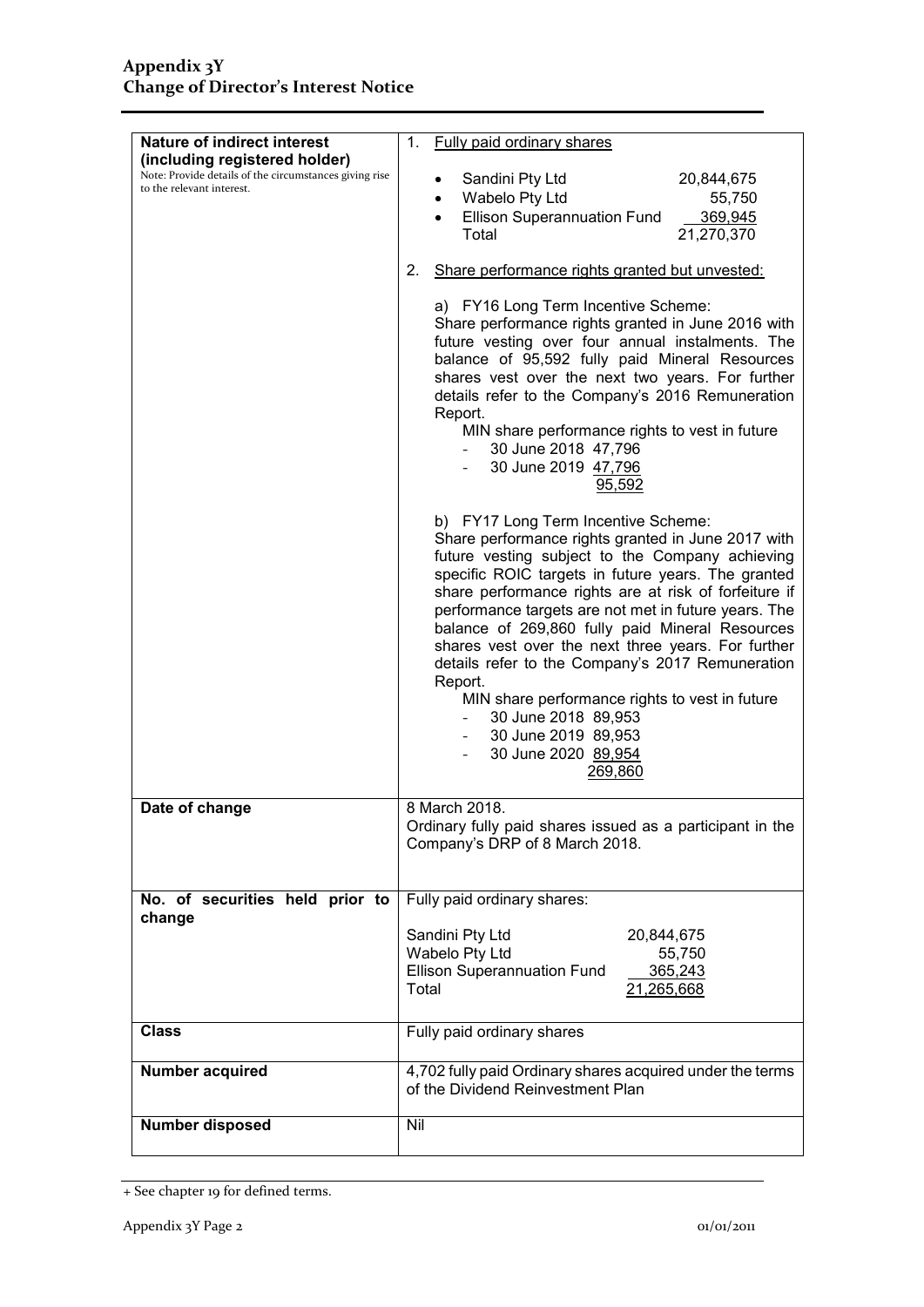| <b>Value/Consideration</b><br>Note: If consideration is non-cash, provide details and<br>estimated valuation                                                                      | \$91,313.31 for shares acquired at \$19.4201 each<br>under the terms of the DRP, being the Volume<br>Weighted Average for the 5 days to 26/2/2018                                                                                                                                                                                                                                                                                                                                                                                                                                                                                |                   |
|-----------------------------------------------------------------------------------------------------------------------------------------------------------------------------------|----------------------------------------------------------------------------------------------------------------------------------------------------------------------------------------------------------------------------------------------------------------------------------------------------------------------------------------------------------------------------------------------------------------------------------------------------------------------------------------------------------------------------------------------------------------------------------------------------------------------------------|-------------------|
| No. of securities held after change                                                                                                                                               | <b>Fully paid ordinary shares</b><br>1.                                                                                                                                                                                                                                                                                                                                                                                                                                                                                                                                                                                          |                   |
|                                                                                                                                                                                   | Sandini Pty Ltd<br>20,844,675<br>Wabelo Pty Ltd<br><b>Ellison Superannuation Fund</b><br>Total<br>21,270,370                                                                                                                                                                                                                                                                                                                                                                                                                                                                                                                     | 55,750<br>369,945 |
|                                                                                                                                                                                   | Share performance rights granted but unvested:<br>2.                                                                                                                                                                                                                                                                                                                                                                                                                                                                                                                                                                             |                   |
|                                                                                                                                                                                   | a) FY16 Long Term Incentive Scheme:<br>Share performance rights granted in June 2016<br>with future vesting over four annual instalments.<br>The balance of 95,592 fully paid Mineral<br>Resources shares vest over the next two years.<br>For further details refer to the Company's 2016<br>Remuneration Report.<br>MIN share performance rights to vest in<br>future<br>30 June 2018 47,796<br>30 June 2019 47,796<br>95,592                                                                                                                                                                                                  |                   |
|                                                                                                                                                                                   | b) FY17 Long Term Incentive Scheme:<br>Share performance rights granted in June 2017<br>with future vesting subject to the Company<br>achieving specific ROIC targets in future years.<br>The granted share performance rights are at risk<br>of forfeiture if performance targets are not met in<br>future years. The balance of 269,860 fully paid<br>Mineral Resources shares vest over the next<br>three years. For further details refer to the<br>Company's 2017 Remuneration Report.<br>MIN share performance rights to vest in<br>future<br>30 June 2018 89,953<br>30 June 2019 89,953<br>30 June 2020 89,954<br>269,860 |                   |
| <b>Nature of change</b><br>Example: on-market trade, off-market trade, exercise of<br>options, issue of securities under dividend reinvestment<br>plan, participation in buy-back | Acquisition of fully paid ordinary shares through<br>take-up of rights under the DRP.                                                                                                                                                                                                                                                                                                                                                                                                                                                                                                                                            |                   |
|                                                                                                                                                                                   |                                                                                                                                                                                                                                                                                                                                                                                                                                                                                                                                                                                                                                  |                   |

<sup>+</sup> See chapter 19 for defined terms.